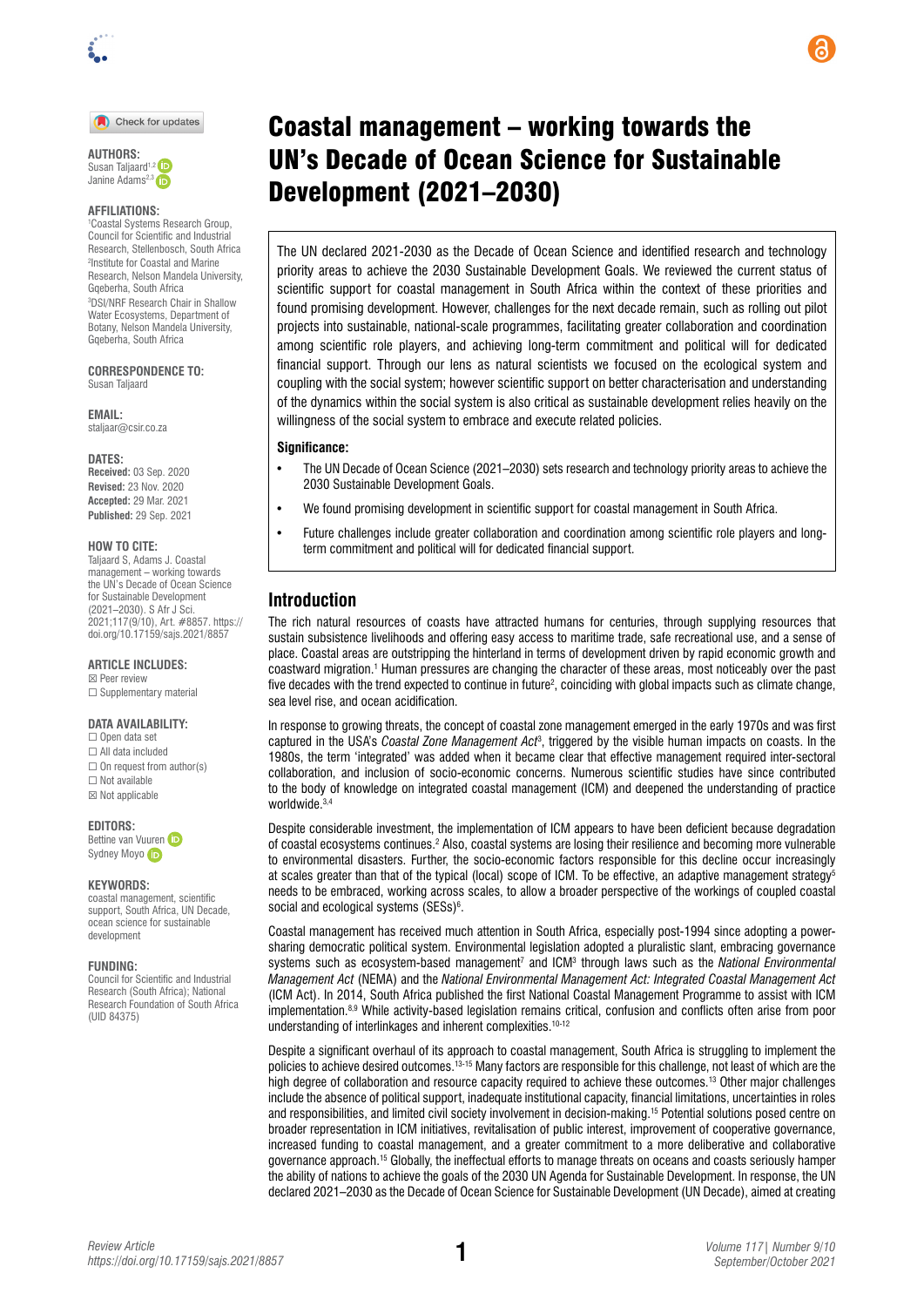

a common framework to strengthen ocean and coastal management for human benefit.<sup>16,17</sup>

South Africa's National Biodiversity Assessment of 2018 considers the coast as including all '…terrestrial and marine ecosystem types with strong coastal affinities...<sup>'18</sup>. Landwards, this includes vegetation types described as purely coastal or having a coastal affinity. Seawards, it includes all ecosystem types influenced by land stretching as far seaward as the inner shelf, including embayments, river-influenced systems, and estuaries. Using this ecological demarcation, we reviewed the current status of scientific support for coastal management in South Africa in the context of the UN Decade's seven research and technology priorities through our lens as natural scientists, focussing on scientific support for management of the coastal, nearshore domain, with less attention on the offshore, deeper oceanic areas.

# **Role of scientific information and knowledge in coastal management**

The coast can be viewed as a SES connected by the flow of ecosystem services (Figure 1).<sup>19,20</sup> Within this system, components can negatively impact each other, for example, environmental hazards can threaten the social component, while human interference can degrade the ecological component. Coastal management is depicted as the 'hands' protecting the system's integrity by coordinating interactions within the SES to sustain co-existence. Practising the scientific method generates reliable evidence-based information that can be used to understand processes within the SES. Scientific knowledge, therefore, is viewed as a knowledge type informing coastal policy development and management rather than advocating specific policy outcomes.<sup>21,22</sup>

The role of scientific information and knowledge in managing coastal SESs not only entails studying the characteristics and dynamics within each component but also determining how they interact with each other.

Scientific studies should take into account place-based values and uncertainties relevant to policy imperatives. In South Africa, collaboration among coastal scientists and policymakers, especially at national and provincial tiers, has been growing since the promulgation of peoplecentred environmental legislation post-1994.10,12 It is common practice for government departments to engage with scientists in research councils, institutions, and environmental consultancies, to assist with development of policies, guidelines and management strategies. With a few exceptions (e.g. fisheries), departments do not possess strong in-house scientific capacity and need external support. This, perhaps unintentionally, has led to a close collaboration between scientists and policymakers. It has not, however, lessened the serious challenges facing policy implementation and the growing need for science-based knowledge to lay the foundation for prudent coastal management in future.

# **UN's Priorities for Decade of Ocean Science for Sustainable Development (2021–2030)**

The Decade is viewed as *'…a once in a lifetime opportunity to create a new foundation, across the science-policy interface, to strengthen the management of our oceans and coasts for the benefit of humanity... with a vision of '…developing scientific knowledge, build infrastructure and foster partnerships for sustainable and healthy ocean and coasts…'* to deliver the underpinning scientific information to achieve the 2030 Sustainable Development Goals.<sup>16,17</sup> Role players, including scientists, are encouraged to go beyond 'business as usual' and develop innovative solutions for ocean and coastal sustainability. Such solutions should support the integration in the SES, and recognise trade-offs within.<sup>23</sup> The Decade aims to achieve six outcomes: oceans (and coasts) are (1) clean,(2) healthy and resilient, (3) predicted, (4) safe, (5) sustainably harvested and productive, and (6) transparent and accessible.<sup>18</sup> Although science is not the only route to success, seven research and technology priority areas are seen as necessary to achieving these outcomes on



**Figure 1:** Conceptualisation of a coastal social-ecological system, as well as the role of coastal management and science.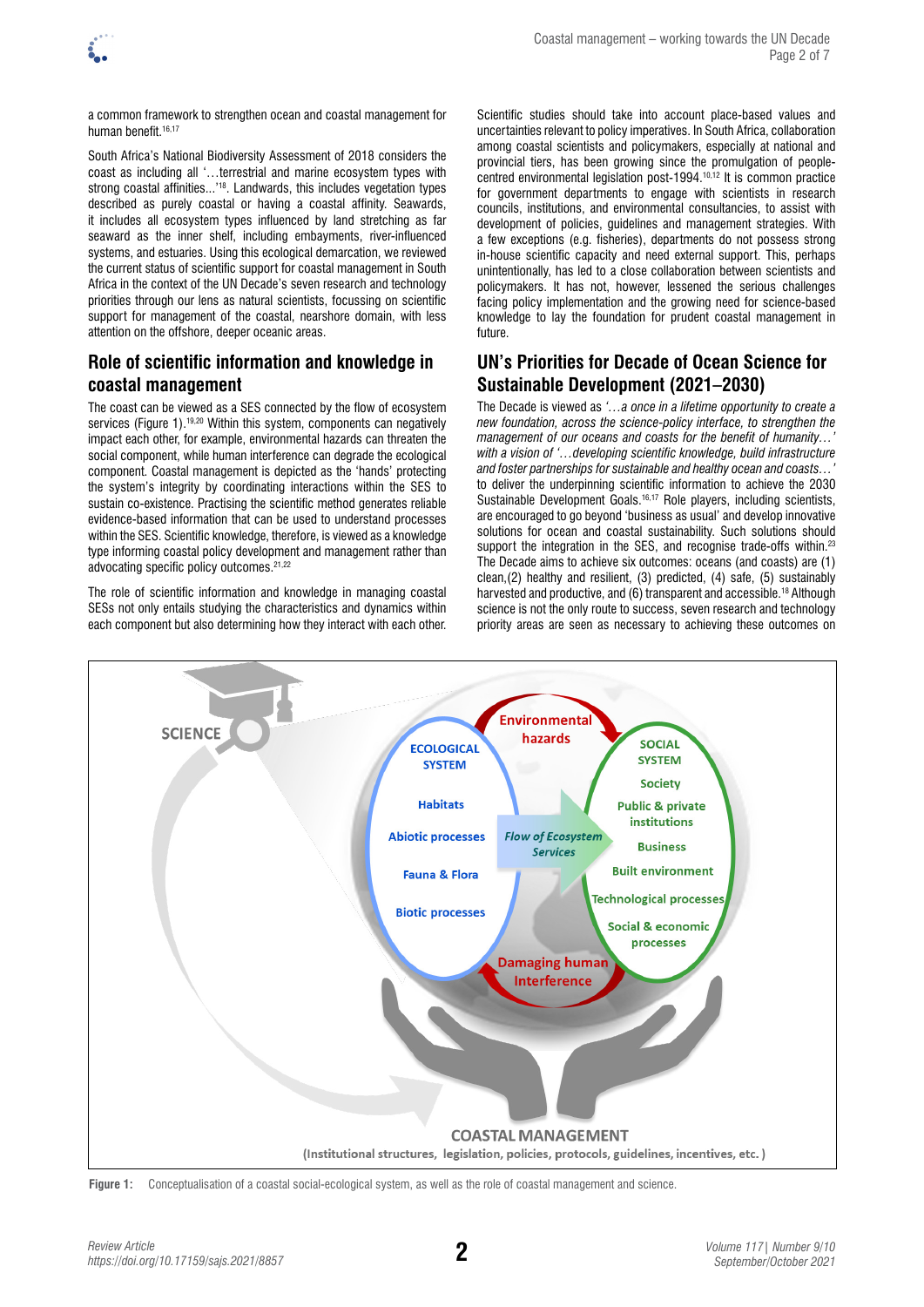

both global and local scales, that is (1) geo-referenced digital atlases, (2) ocean observing systems (especially for major basins); (3) quantitative understanding of ocean ecosystems and their functioning as basis for management and adaptation; (4) ocean data and information portals; (5) integrated multi-hazard warning systems; (6) oceans in earth-system observation, research and prediction (prediction capabilities); and (7) capacity development and accelerated technology transfer, training and education.<sup>16,17</sup>

While the UN Decade aims to facilitate science–policy collaboration at the global ocean scale, its vision, goals and priorities can also guide nested, national-scale initiatives towards achieving the Sustainable Development Goals. We review the status of scientific support for coastal management in South Africa to see if we are on the right track.

# **Status of scientific support for coastal management in South Africa**

### *Geo-referenced digital atlases*

Internet-based digital atlases are increasingly accessible and of great value to role players interested in coastal issues<sup>24</sup>, also for South Africa. The recent National Biodiversity Assessment has identified and mapped coastal and estuarine ecosystem types, as well as their ecological condition, ecosystem threat status and protection levels<sup>18,25</sup> (Table 1). Further, the *Green Book – Adapting Settlements for the Future* generated spatially referenced information on current and future settlement patterns and their vulnerability (Table 1). Land-use development planning is captured by municipalities in their Spatial Development Frameworks as mandated under the *Spatial Planning and Land Use Management Act (No. 16 of 2013)*, although these frameworks do not include the area seaward of the high-water mark. Spatial development planning in the coast and oceans is mostly sectoral (e.g. mining, fisheries, conservation), mandated to the responsible national department. With the promulgation of the *Marine Spatial Planning Act (No 16 of 2018)*, national government poses a mechanism for the coordination of spatial development planning within coasts and oceans, supported by a Marine Spatial Planning Tool being developed as part of the national Oceans and Coastal Information Management System (OCIMS) (Table 1) – an initiative between the Department of Forestry, Fisheries and the Environment and the Department of Science and Innovation (DSI) under Operation Phakisa, an initiative aimed at unlocking the economic potential of coastal and ocean resources. OCIMS's vision is to develop a national platform for the dissemination of data from authoritative sources. Also available is a coastal viewer, which provides spatial information pertaining to coastal public property and the coastal protection zone, as defined in the ICM Act.

**Table 1:** Summary of existing scientific initiatives aligned with the UN Decade's priorities supporting coastal management in South Africa

| <b>UN Decade priorities</b> |                                                    | EXISTING INITIATIVES IN SOUTH AFRICA                                                                                                                                                                                                                                                                                                                                                                                                                                                                                                                                                                                                                                                                                                                                                                                                                                                                                                                    |
|-----------------------------|----------------------------------------------------|---------------------------------------------------------------------------------------------------------------------------------------------------------------------------------------------------------------------------------------------------------------------------------------------------------------------------------------------------------------------------------------------------------------------------------------------------------------------------------------------------------------------------------------------------------------------------------------------------------------------------------------------------------------------------------------------------------------------------------------------------------------------------------------------------------------------------------------------------------------------------------------------------------------------------------------------------------|
| 1                           | Geo-referenced digital<br>atlases                  | South African National Biodiversity Assessment: Biodiversity GIS (http://bgis.sanbi.org/)<br>The Greenbook (https://greenbook.co.za/)<br>South Africa's National Oceans and Coastal Information Management System (OCIMS) (www.ocims.gov.za/)                                                                                                                                                                                                                                                                                                                                                                                                                                                                                                                                                                                                                                                                                                           |
| $\overline{2}$              | Observing systems                                  | <b>OCIMS</b> (www.ocims.gov.za/)<br>Transnet National Ports Authority (TNPA) Wavenet (http://wavenet.csir.co.za/)<br>Acoustic Tracking Array Platform (South African Institute for Aquatic Biodiversity) (www.saiab.ac.za/atap.htm)<br>South African Weather Service (http://marine.weathersa.co.za/Observations Home.html)<br>Ecosystem long-term ecological research sampling stations (https://smcri.saeon.ac.za/SentinelSites/AlgoaBay)<br>Beach water quality monitoring, City of Cape Town (http://www.capetown.gov.za/Explore%20and%20enjoy/nature-and-outdoors/<br>our-precious-biodiversity/coastal-water-quality)<br>Beach water quality monitoring, eThekwini Municipality (http://www.durban.gov.za/City Services/water sanitation/Water Quality/<br>Pages/ Beach_Water_Quality.aspx)<br>National Pollution Laboratory, Walter Sisulu University (http://www.wsu.ac.za/waltersisulu/index.php/wsu-hosts-national-pollution-<br>$ ab\rangle$ |
| 3                           | Building understanding on<br>ecosystem functioning | SANCOR (https://sancor.nrf.ac.za/)<br>African Journal of Marine Science (www.ajol.info/index.php/ajms/)<br>NRF Community of Practice (https://www.nrf.ac.za/division/funding/communities-practice)                                                                                                                                                                                                                                                                                                                                                                                                                                                                                                                                                                                                                                                                                                                                                      |
| $\overline{4}$              | Data and information<br>portals                    | Southern African Data Centre for Oceanography, hosted by Marine Information Management System (http://data.ocean.gov.za/)<br>National Ocean and Coastal Information Systems (OCIMS) (www.ocims.gov.za/)<br>An interactive web-based information portal - CoastKZN (www.coastkzn.co.za/)<br>South African Estuary Information System (https://saeis.saeon.ac.za/)<br>Estuary botanical database hosted by Nelson Mandela University (http://opus.sanbi.org/handle/20.500.12143/6707)<br>Barcode of Life Data System (BOLD) (http://boldsystems.org)                                                                                                                                                                                                                                                                                                                                                                                                      |
| 5                           | Prediction capabilities                            | <b>OCIMS</b> (https://www.ocims.gov.za/)<br><b>SAWS</b> (http://marine.weathersa.co.za/)                                                                                                                                                                                                                                                                                                                                                                                                                                                                                                                                                                                                                                                                                                                                                                                                                                                                |
| 6                           | Multi-hazard warning<br>systems                    |                                                                                                                                                                                                                                                                                                                                                                                                                                                                                                                                                                                                                                                                                                                                                                                                                                                                                                                                                         |
| $\overline{7}$              | Capacity building and<br>technology transfer       | NRF initiatives: Career Advancement, Thuthuka and Phuhlisa programmes (http://www.nrf.ac.za)<br>NRF's Marine and Coastal Research funding instrument. Marine Research Plan (2014–2024) theme - with coastal and marine<br>resources, society and development as one of the themes<br>(https://www.nrf.ac.za/sites/default/files/documents/ Marine%20and%20Coastal%20Research%20Framework%202019.pdf)<br>Marine and Coastal Educators Network, pilot testing inclusion of Marine Science as a subject at school (https://www.aquarium.<br>co.za/blog/entry/new-marine-sciences-school-subject-for-grade-10-learners-in-2019#)<br>One Ocean Hub funded by Global Challenge Research Fund (https://oneoceanhub.org/)<br>Two Oceans Aquarium, Cape Town (https://www.aquarium.co.za/)<br>Ushaka Marine World, Durban (https://ushakamarineworld.co.za/)                                                                                                     |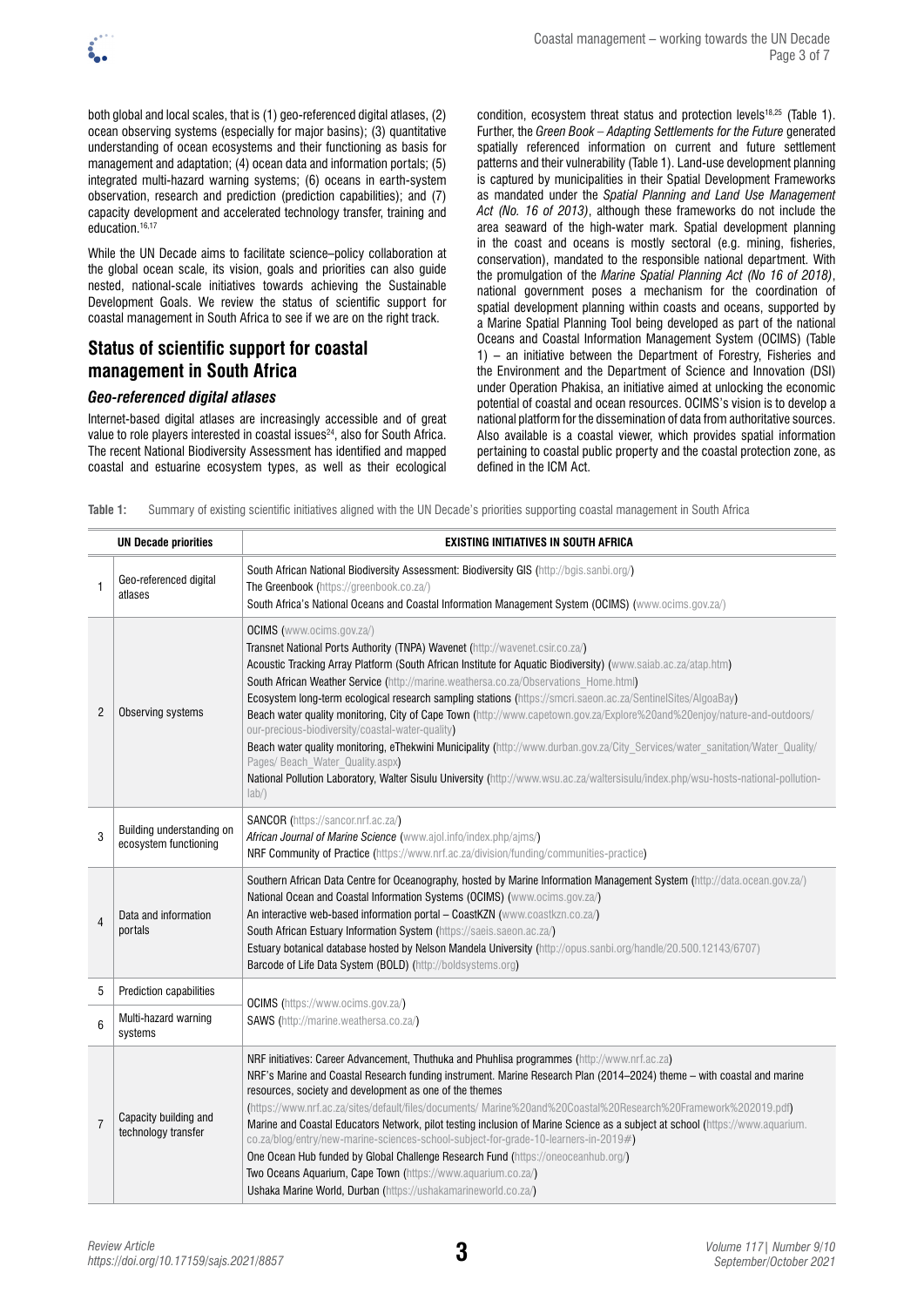

While progress has been made with the development of platforms to collate digital, spatially referenced environmental data and information relevant to coastal management, the challenge ahead is to expand the spatial coverage, and ensure its longevity through proper institutionalisation and allocation of dedicated resources. These platforms often experience a slow decline following the termination of initial development funding or the departure of enthusiastic champions who usually push their development. The production of countrywide digital coastal atlases cannot be achieved by government alone and will require formalised and funded partnerships with coastal scientists across tertiary and scientific institutions. Furthermore, cross-coordination and collaboration between platform custodians is critical, not only to ensure compatibility (e.g. standardisation of spatial mapping tools and protocols), but for quality control and cross-verification of spatial information to prevent overlap or conflicting messages.

### *Observing systems*

The primary purpose of observing systems is to gather long-term data for the purposes of (1) building understanding on physical, chemical and biological processes and genetics; (2) characterising and understanding long-term changes and the role of global processes such as climate change; (3) understanding and quantifying specific and cumulative impacts of anthropogenic pressures; and (4) characterising and understanding the impacts of, and resilience to, extreme events.<sup>26-</sup>

The South African coast is geomorphologically and ecologically complex and diverse, and supports at least 216 ecosystem types.<sup>18</sup> This complexity and diversity poses unique challenges for coastal ocean observing systems such as locating observing stations to develop representative pictures of regional and local conditions.29 Operational management of health and safety associated with coastal and maritime activities such as maritime commerce, commercial fishing, recreation, search and rescue, and pollution management benefit greatly from coastal ocean observing systems.29,30

In South Africa, the national fisheries department has had the most success in sustaining long-term observing systems, linked to sustainable fisheries management initiatives.<sup>31</sup> Other observing systems were launched but were generally small in scope with unproven sustainability.<sup>26</sup> Transnet, the National Ports Authority, runs a network of buoys that collect real-time wave and wind data at major ports (Table 1), primarily to guide shipping operations but they have also proven valuable in assessing coastal vulnerability. Observing systems currently operational on the OCIMS platform include vessel movement tracking, harmful algal blooms, coastal sea state, and marine predators. The South African Institute for Aquatic Biodiversity manages the Acoustic Tracking Array Platform (Table 1), in partnership with the Canada-based global Ocean Tracking Network, using acoustic telemetry to track the movement of various species, especially those pertaining to resource management.32

Robotics (e.g. wave gliders) provides a cost-efficient survey technique that can function over large spatial and temporal scales.<sup>33</sup> The South African Weather Service (SAWS) have developed observing capacity in the country's coastal oceans using in-situ and remotely sensed tools (Table 1). Observations include sea-surface temperature and height, and surface currents. Remotely sensed satellite data (e.g. sea-surface temperatures, altimetry, ocean colour) are also increasingly applied in coastal observing systems through OCIMS (Table 1). Some metropolitan municipalities (e.g. City of Cape Town and eThekwini) support beach water quality observing systems, while a National Pollution Laboratory has been established at Walter Sisulu University to house coastal pollution observing systems (Table 1).

High-resolution observing systems are especially important in urban nodes, with them often situated along sheltered bays where anthropogenic pressures and management interventions are the most critical. Responding to this need, the Elwandle Coastal Node of the South African Environmental Observation Network (SAEON) launched the Algoa Bay Sentinel Site (Port Elizabeth and surrounds) in 2008, setting up several in-situ sensor moorings and acoustic receivers, estuary sensor moorings, and pelagic long-term research sampling stations (Table 1). Recently, the DSI, in conjunction with the National Research Foundation (NRF) and Nelson Mandela University (NMU), launched the shallow marine and coastal infrastructure initiative to provide instrumentation and platforms for the long-term observation of coastal regions and offshore islands.<sup>34</sup>

While there has been progress in expanding coastal observing systems, many of these are still in pilot phases, or are limited to specific areas, and will require extensive resources and commitment to roll out at the national scale. Remote sensing is a priority for future large-scale coastal and marine observing systems but cannot generate data on sub-surface processes. Deployment of fixed moorings and technologies such as autonomous floats and drones will be necessary to explore relationships among physical, chemical and biological processes and environmental change – critical for effective coastal management. Development of observing systems faces many challenges. Setting up instruments at sea, deploying vessels and ship's time are all costly. With dwindling financial resources, advances in observing systems will need to be prioritised and more effort made to coordinate use between role players such as government departments, public institutions such as the CSIR, SAWS, and SAEON, and private sector collaborators.

#### *Building understanding on ecosystem functioning*

In contrast to coastal ecosystem observing systems, South Africa has a rich history of coastal research undertaken by academic institutions, independent research organisations and science councils. National funding bodies such as the NRF and Water Research Commission have consistently supported research within the coastal space, as have international organisations including the Global Environmental Fund and United National Environmental Programme. Serving an advisory role, the South African Network for Coastal and Oceanic Research (SANCOR) is a non-statutory body established to generate and communicate knowledge and advice for policy development, use and management of coastal resources (Table 1) such as SEAChange, a successful research programme of which outcomes have been summarised in a special issue of the *African Journal of Marine Science* (Table 1). This journal also publishes papers on the conservation and management of living resources, relevant social science and governance, and new techniques. These knowledge sources provide a comprehensive bank of evidencebased information available to support government in formulating coastal policy and making ecologically prudent management decisions.

However, there is much still to be learnt, especially in the realm of global impacts on coastal ecosystems. With dwindling funding and growing competition for limited financial resources, interdisciplinary collaboration across institutions will be required to address such issues. In the past, large thematic research programmes created successful collaborative platforms such as the Benguela Ecology Programme, African Coelacanth Ecosystem Programme, and KwaZulu-Natal Bight Project.25,35 Currently, the NRF's Marine and Coastal Research funding instrument together with the 2014–2024 Marine Research Plan, supports research and capacity development in coastal sectors (Table 1). The NRF's Community-of-Practice research programmes (Table 1) promote multidisciplinary SESs research, for example in Algoa Bay.<sup>36</sup>

### *Data and information portals*

Since the 1960s, the Southern African Data Centre for Oceanography has curated, archived and disseminated marine and coastal data, now hosted through the Marine Information Management System (Table 1). At provincial level, CoastKZN is an interactive web-based information portal providing information on KwaZulu-Natal's coastal and estuarine environments (Table 1). SAEON has developed the South African Estuary Information System to ensure long-term data are archived and made accessible as a national asset (Table 1). NMU hosts an Estuary Botanical Database<sup>37</sup> that stores information on area coverage and species composition of habitat types in South African estuaries (Table 1).

While there has been progress in the development of web-based portals to support coastal management, their sustainability depends on the support of the scientific community and government's commitment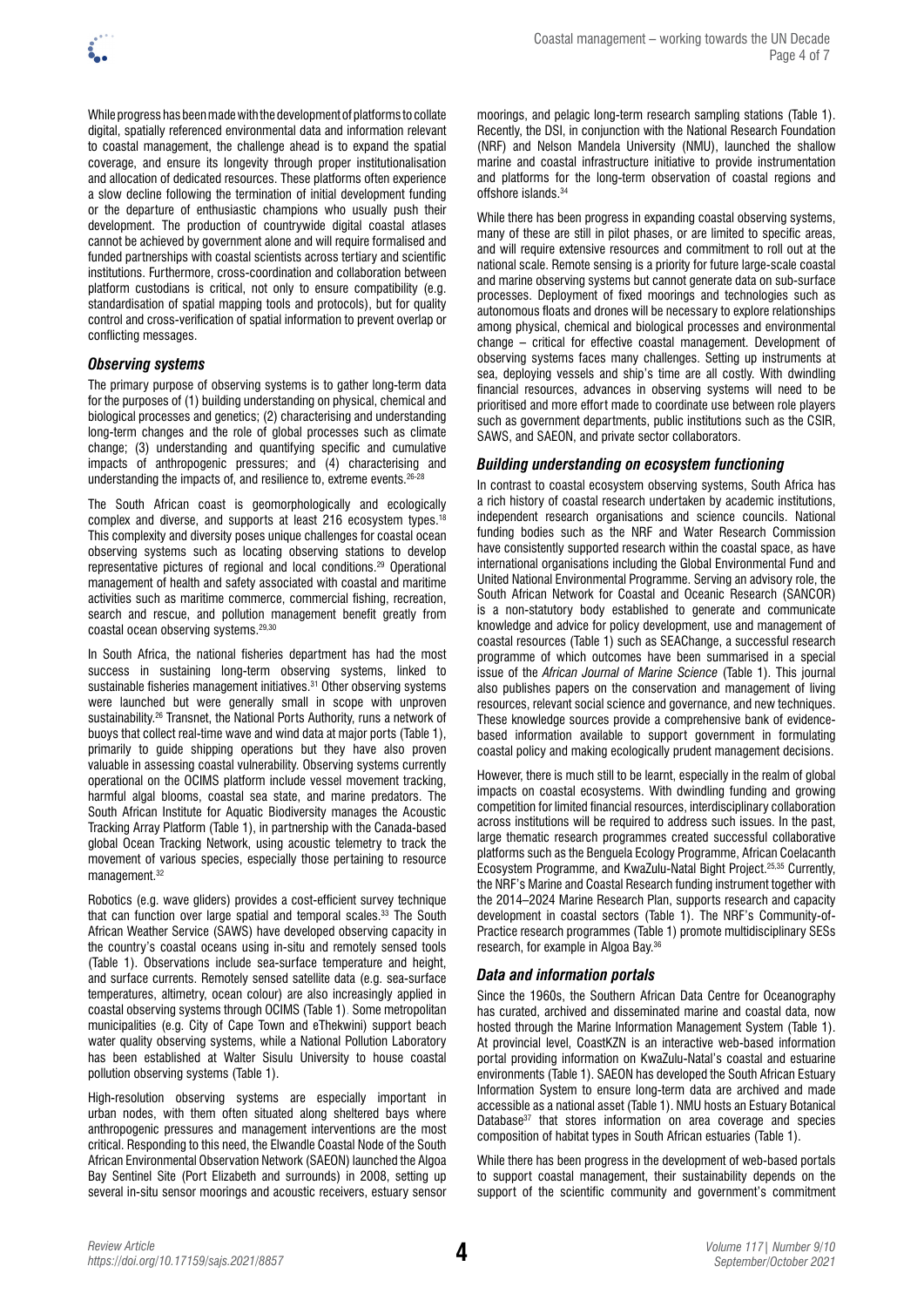

to long-term quality control, management and portal maintenance. Issues of data accessibility, ownership, quality, lack of awareness, and fragmentation in the acquisition and management of data across institutions often hamper the optimal use of resources. Frequently different formats and standards hamper efficiencies in locating, assembling and using available data, thus necessitating valuable time in acquiring even the most basic data and information, or recreating existing data sets. A solution is the development of portals with common web-based interfaces that provide fast and easy access to coastal data and information sources, both historical and real-time.38 Global examples of open-source information on marine data include the Ocean Biogeographic Information System (OBIS) that stores data submitted through regional nodes (e.g. AfrOBIS).<sup>39</sup> The Barcode of Life Data System houses genetic information on South African species (Table 1), including coastal species.<sup>28</sup>

### *Prediction capabilities*

Increasingly, conflicting uses of coastal resources are making uncoordinated silo-based (or sector-based) planning and management ineffective.12 Integrative, scientific capabilities such as those of numerical and system dynamics modelling are required to provide support in addressing such inefficiencies, especially within high-use urban nodes<sup>40</sup>, providing pro-active means of forecasting future scenarios for negotiation among all decision-makers<sup>17,41</sup>. Through OCIMS, South Africa is progressing with forecasting of key environmental variables such as winds, currents, and waves (i.e. the Coastal Operations at Sea Platform), as is SAWS, by applying technologies such as remote sensing, numerical modelling, and machine learning (Table 1).

Inclusion of emerging technologies, such as machine learning and artificial intelligence, holds great advantages for future predictive capabilities, while system dynamics modelling allows for contextualising responses to future scenarios in complex systems.42,43 Concepts such as 'Building with Nature'44 can be combined with coastal environmental sciences through disciplines such as engineering and architecture to align natural and engineered systems for future benefits. While these technologies and approaches are being applied to coastal planning at the project level and in forecasting change in specific variables, they have not yet been applied to resolving complex cross-disciplinary ecosystem dynamics, or in testing multi-use strategies for ICM. Advancements in future predictive capabilities in support of ICM will benefit greatly from such transdisciplinary collaboration.

## *Multi-hazard warning systems*

Pro-active responses to hazards require early warning systems, preferably for responding simultaneously to multi-hazards associated with coastal erosion, flooding, sea level rise, storm surges and cyclones.17,45 Effective early warning systems are not restricted to detection, monitoring and forecasting, but also include risk analysis, timeous dissemination of warnings, and preparation of appropriate emergency plans.<sup>46</sup>

Through OCIMS, progress is being made in providing a consolidated platform for detection, monitoring and forecasting of coastal hazards along South Africa's coast (Table 1). For example, the Coastal Flood Hazard Decision Support Tool aims to identify coastal areas at risk of flooding, and the Fisheries and Aquaculture Decision Support Tool will provide a capability for monitoring and assessing risk of harmful algal blooms. SAWS also have been developing early warning hazard support tools such as the Storm Surge Forecasting System (Table 1). However, key elements, such as timely dissemination of warnings and widescale formalisation of emergency response plans, need to be further developed. Also, early warning information on the African continent needs to address language barriers and consider available mobile phone technologies.47,48

# *Capacity development and technology transfer*

The elements essential to achieve science support for coastal management include human potential, infrastructure, cooperation, resources, and adequate social conditions for successful R&D.18 For the UN Decade objectives, countries like South Africa will need to strengthen their capacity and technological know-how through education and training.49 At national level, the DSI and NRF Centres of Excellence and National Research Chairs aim to address such capacity building. Eight Research Chairs focus on coastal research, strengthening the ability of universities to produce high-quality research and capable students. Dedicated university institutes, such as the Institute for Coastal and Marine Research (at NMU), International Ocean Institute of Southern Africa (at University of the Western Cape) and Marine Research Institute (at University of Cape Town), also contribute to research capacity. NMU, in collaboration with CSIR, CapeNature, the Western Cape government, and the Department of Forestry, Fisheries and the Environment, also offers a longstanding training programme on estuary management. Numerous initiatives under the NRF also are at work to advance marine sciences (Table 1). The SEAmester, launched in 2016, is the first floating university introducing postgraduate students and interns to marine science.<sup>50</sup> South Africa has a long history of international collaboration on coastal and marine research – another important avenue for building capacity and ensuring high-quality research outputs. A recent initiative driving SES research is the One Ocean Hub funded by the Global Challenge Research Fund, which seeks to bridge current disconnections in law, science and policy and integrate governance frameworks to balance multiple ocean uses with conservation (Table 1).

Oceanariums, such as the Two Oceans Aquarium and uShaka Marine World (Table 1), play an important role in stimulating public awareness, as do non-government organisations such as the Wildlife & Environment Society of South Africa, WildOceans, Oceans Research, Knysna Basin Research, Sustainable Seas Trust, and the African Marine Waste Network. To promote coastal sciences within the education system, the Marine and Coastal Educators Network, a group affiliated with SANCOR, coordinates activities, and shares experiences and materials to energise upcoming generations in marine and coastal sciences. The inclusion of Marine Science as a subject at school level is an important advance that was pilot tested in 2019 (Table 1).

# **Reflection on the way forward**

We reviewed the current status of scientific support for coastal management in South Africa within the context of the seven research and technology priority areas of the UN Decade. While good progress has been made in developing platforms for collating *spatially referenced environmental atlases*, the challenge ahead is to expand the spatial coverage of data and information, and ensure its longevity through proper institutionalisation and allocation of dedicated resources beyond the development funding phases, and to facilitate cross-coordination and collaboration between platform custodians. Similarly, development of coastal *observing systems* and *web-based data and information portals* for coastal management has also progressed but will require extensive effort and commitment to roll out at the national scale. With dwindling financial resources, advances in observing systems will need to be prioritised and more effort made to coordinate use between role players. *Building understanding on ecosystem functioning* can be strengthened through large-scale thematic research programmes necessary to provide a quantitative understanding of coastal ecosystems.

Future *predictive capabilities*, especially within high-use urban nodes, will require integrative capabilities to address cross-sectoral interdependencies and conflicts. Inclusion of emerging technologies, such as machine learning and artificial intelligence, hold great advantages in term of such predictive capabilities, while system dynamics modelling can assist with assessing the complexities inherent in coastal social-ecological systems and provide useful ways of visualising and testing system behaviour within different development scenarios. Solutions through concepts like 'Working with Nature' and 'Building with Nature' can also facilitate collaboration with engineering and architecture to achieve greater harmonisation between natural and engineered systems. Initiatives, like OCIMS, are giving the environmental aspects of *early warning systems* along South Africa's coast renewed attention. However other key elements of multi-hazard warning systems, such as timely dissemination of warnings and wide-scale formalisation of emergency response plans, need to be further developed, as early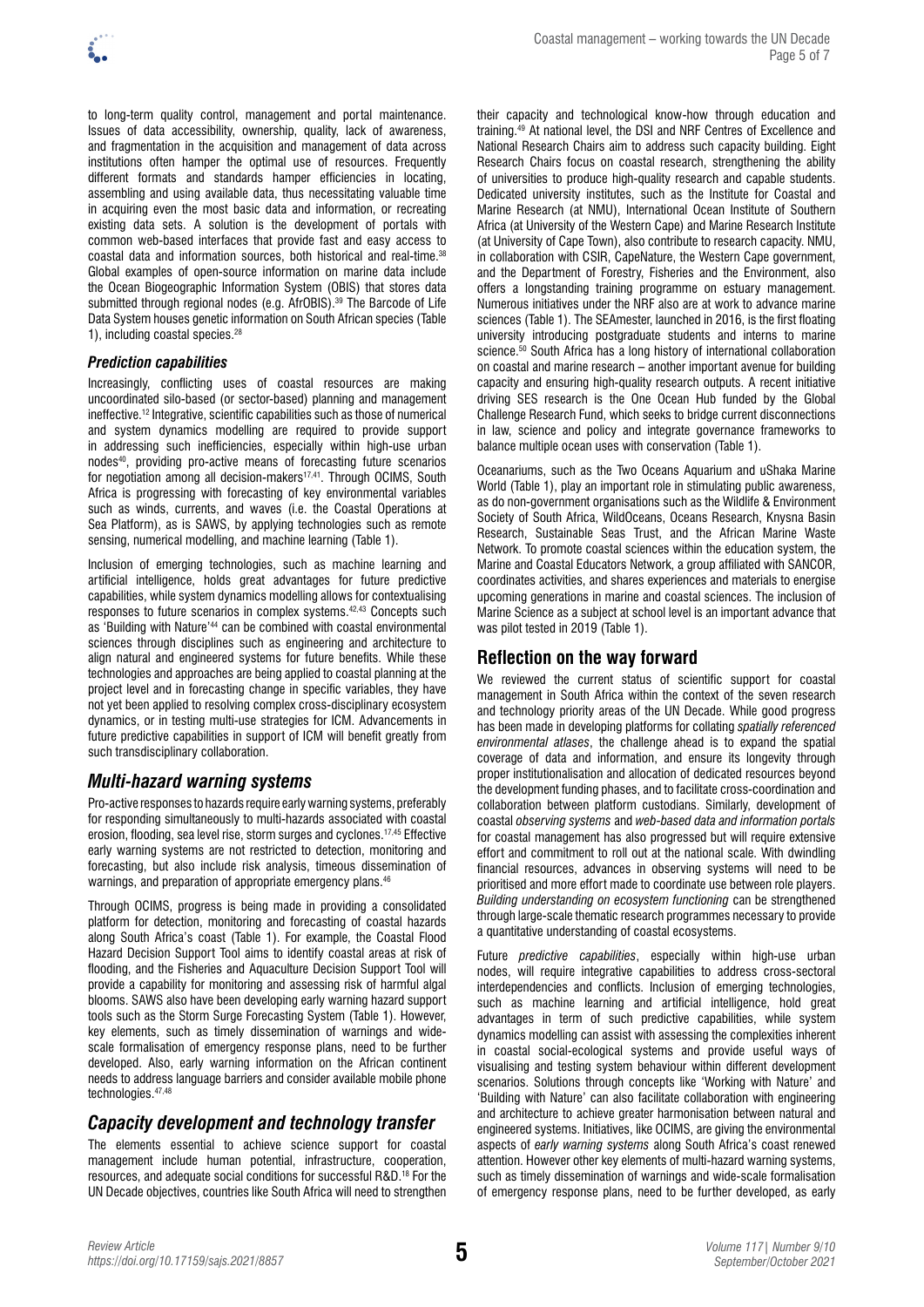warning information may not always reach those at highest risk. *Capacity development* is supported by many national efforts that should be upscaled to ensure transformation and quality research outputs. Both national and international networks are important in developing skills and expertise.

Promising development has been occurring in many of the UN Decade priority areas for research and technology. However, challenges for the next decade remain, such as rolling out developmental phases into sustainable, national-scale programmes, facilitating greater collaboration and coordination among role players, and achieving longterm commitment and political will for dedicated financial support for human and technological capacity development, both in the generation and dissemination of related scientific knowledge. Our lens focused on the ecological system and coupling with the social system, but scientific support on better characterisation and understanding of the dynamics within the social system is also critical. Ultimately, sustainable development within the coastal social-ecological system relies heavily on the willingness of the social system to embrace and execute related policies.

### **Acknowledgements**

This article stems from a presentation entitled: 'Future science perspectives for coastal management' given at South Africa's first ICM Lekgotla (September 2019) under the *National Environmental Management: Integrated Coastal Management Act* on invitation of the then national Department of Forestry, Fisheries and the Environment. We thank the Council for Scientific and Industrial Research (CSIR) (South Africa) for financial support in producing this manuscript; the National Research Foundation of South Africa for funding J.A. through the support of the DSI/NRF Research Chair in Shallow Water Ecosystems (UID 84375); CSIR colleagues for valuable input; and Dr Lesley McGwynne for providing editorial input.

## **Competing interests**

We have no competing interests to declare.

## **Authors' contributions**

S.T.: Formulation of overarching construction and content of manuscript; experiential knowledge and analysis of available data and information; preparation and creation of manuscript. J.A.: Experiential knowledge and analysis of available data and information; significant contribution to preparation and creation of manuscript.

### **References**

- 1. Neumann B, Vafeidis AT, Zimmermann J, Nicholls RJ. Future coastal population growth and exposure to sea-level rise and coastal flooding – A global assessment. PLoS ONE. 2015;10(3), e0118571. [https://doi.](https://doi.org/10.1371/journal.pone.0118571) [org/10.1371/journal.pone.0118571](https://doi.org/10.1371/journal.pone.0118571)
- 2. Mee L. Between the devil and the deep blue sea: The coastal zone in an era of globalisation. Estuar Coast Shelf Sci. 2012;96:1–8. [https://doi.org/10.1016/j.](https://doi.org/10.1016/j.ecss.2010.02.013) [ecss.2010.02.013](https://doi.org/10.1016/j.ecss.2010.02.013)
- 3. Stojanovic T, Ballinger RC, Lalwani CS. Successful integrated coastal management: Measuring it with research and contributing to wise practice. Ocean Coast Manag. 2004;47:273–298. [https://doi.org/10.1016/j.](https://doi.org/10.1016/j.ocecoaman.2004.08.001) [ocecoaman.2004.08.001](https://doi.org/10.1016/j.ocecoaman.2004.08.001)
- 4. Taljaard S, Slinger JH, Van der Merwe JH. Criteria for evaluating the design of implementation models for integrated coastal management. Coast Manag. 2011;39:628–655. <https://doi.org/10.1080/08920753.2011.616670>
- 5. Bornmann BT, Martin JR, Wagner FH, Wood G, Alegria J, Cunningham PG, et al., editors. Ecological stewardship: A common reference for ecosystem management. Amsterdam: Elsevier; 1999. p. 505–534.
- 6. Folke, C, Hahn T, Olsson P, Norberg J. Adaptive governance of socialecological systems. Annu Rev Environ Resour. 2005;30:441–473. [https://](https://doi.org/10.1146/annurev.energy.30.050504.144511) [doi.org/10.1146/annurev.energy.30.050504.144511](https://doi.org/10.1146/annurev.energy.30.050504.144511)
- 7. Halpern BS, McLeod KL, Rosenberg AA, Crowder LB. Managing for cumulative impacts in ecosystem-based management through ocean zoning. Ocean Coast Manag. 2008;51:203–211. [https://doi.org/10.1016/j.](https://doi.org/10.1016/j.ocecoaman.2007.08.002) [ocecoaman.2007.08.002](https://doi.org/10.1016/j.ocecoaman.2007.08.002)
- 8. South African Department of Environmental Affairs (DEA). The National Coastal Management Programme of South Africa. Cape Town: DEA; 2014.
- 9. Taljaard S, Slinger JH, Van der Merwe JH. Dual adaptive cycles in implementing integrated coastal management. Ocean Coast Manag. 2013;84:23–30. <https://doi.org/10.1016/j.ocecoaman.2013.07.003>
- 10. Taljaard S, Van Niekerk L, Weerts SP. The legal landscape governing South Africa's coastal marine environment – Helping with the 'horrendogram'. Ocean Coast Manag. 2019;178:104801. [https://doi.org/10.1016/j.](https://doi.org/10.1016/j.ocecoaman.2019.05.003) [ocecoaman.2019.05.003](https://doi.org/10.1016/j.ocecoaman.2019.05.003)
- 11. Cochrane KL, Joyner J, Sauer WHH, Swan J. An evaluation of the Marine Living Resources Act and supporting legal instruments as a framework for implementation of an ecosystem approach to fisheries in South Africa. Afr J Mar Sci. 2015;37:437–456. [https://doi.org/10.2989/181423](https://doi.org/10.2989/1814232X.2015.1100682) [2X.2015.1100682](https://doi.org/10.2989/1814232X.2015.1100682)
- 12. Taljaard S, Slinger JH, Morant PD, Theron AK, Van Niekerk L, Van der Merwe JH. Implementing integrated coastal management in a sector based governance system. Ocean Coast Manag. 2012;67:39–53. [https://doi.](https://doi.org/10.1016/j.ocecoaman.2012.06.003) [org/10.1016/j.ocecoaman.2012.06.003](https://doi.org/10.1016/j.ocecoaman.2012.06.003)
- 13. Goble BJ, Lewis M, Hill TR, Phillips MR. Coastal management in South Africa: Historical perspectives and setting the stage of a new era. Ocean Coast Manag. 2014;91:32–40.<https://doi.org/10.1016/j.ocecoaman.2014.01.013>
- 14. Von den Heyden S, Lukey P, Celliers L, Prochazka K, Lombard AT. Science to policy – Reflections on the South African reality. S Afr J Sci. 2016;112(11/12), Art. #a0183. <https://doi.org/10.17159/sajs.2016/a0183>
- 15. Sowman M, Malan N. Review of progress with integrated coastal management in South Africa since the advent of democracy. Afr J Mar Sci. 2018;40(2):121–136.<https://doi.org/10.2989/1814232X.2018.1468278>
- 16. Intergovernmental Oceanographic Committee of UNESCO. The science we need for the ocean we want: The United Nations Decade of Ocean Science for Sustainable Development (2021-2030). (English) IOC Brochure 2018-7 (IOC/BRO/2018/7 Rev) [webpage on the Internet]. c2019 [cited 2020 Nov 20]. Available from: [https://www.oceandecade.org/resource/56/Brochure-](https://www.oceandecade.org/resource/56/Brochure-The-Science-We-Need-for-the-Ocean-We-Want)[The-Science-We-Need-for-the-Ocean-We-Want](https://www.oceandecade.org/resource/56/Brochure-The-Science-We-Need-for-the-Ocean-We-Want)
- 17. Ryabinin V, Barbière J, Haugan P, Kullenberg G, Smith N, McLean C, et al. The UN Decade of Ocean Science for Sustainable Development. Front Mar Sci. 2019;6:470. <https://doi.org/10.3389/fmars.2019.00470>
- 18. Harris LR, Sink KJ, Skowno AL, Van Niekerk L, editors. South African National Biodiversity Assessment 2018: Technical report. Volume 5: Coast. Pretoria: South African National Biodiversity Institute; 2019. [http://hdl.handle.](http://hdl.handle.net/20.500.12143/6374) [net/20.500.12143/6374](http://hdl.handle.net/20.500.12143/6374)
- 19. Resilience Alliance. Assessing and managing resilience in social-ecological systems: Supplementary notes to the practitioners workbook. Vol. 2 (version 1.0). Resilience Alliance; 2007.
- 20. Bennett EM, Peterson GD, Gordon LJ. Understanding relationships among multiple ecosystem services. Ecol Lett. 2009;12:1394–1404. [https://doi.](https://doi.org/10.1111/j.1461-0248.2009.01387.x) [org/10.1111/j.1461-0248.2009.01387.x](https://doi.org/10.1111/j.1461-0248.2009.01387.x)
- 21. Gluckman P. Policy: The art of science advice to government. Nature. 2014;507:163–165.<https://doi.org/10.1038/507163a>
- 22. Gluckman P. The science-policy interface. Science. 2016;353:969. [https://](https://doi.org/10.1126/science.aai8837) [doi.org/10.1126/science.aai8837](https://doi.org/10.1126/science.aai8837)
- 23. Claudet J, Bopp L, Cheung WWL, Devillers R, Escobar-Briones E, Haugan P, et al. A roadmap for using the UN Decade of Ocean Science for Sustainable Development in support of science, policy, and action. One Earth. 2019;2(1):34–42. <https://doi.org/10.1016/j.oneear.2019.10.012>
- 24. Maelfait H, Belpaeme K. The Belgian Coastal Atlas: Moving from the classic static atlas to an interactive data-driven atlas. J Coast Conserv. 2010;14:13– 19. <https://doi.org/10.1007/s11852-009-0076-5>
- 25. Van Niekerk L, Adams JB, Lamberth SJ, MacKay CF, Taljaard S, Turpie JK, et al., editors. South African National Biodiversity Assessment 2018: Technical report. Volume 3: Estuarine realm. Pretoria: South African National Biodiversity Institute; 2019.<http://hdl.handle.net/20.500.12143/6373>